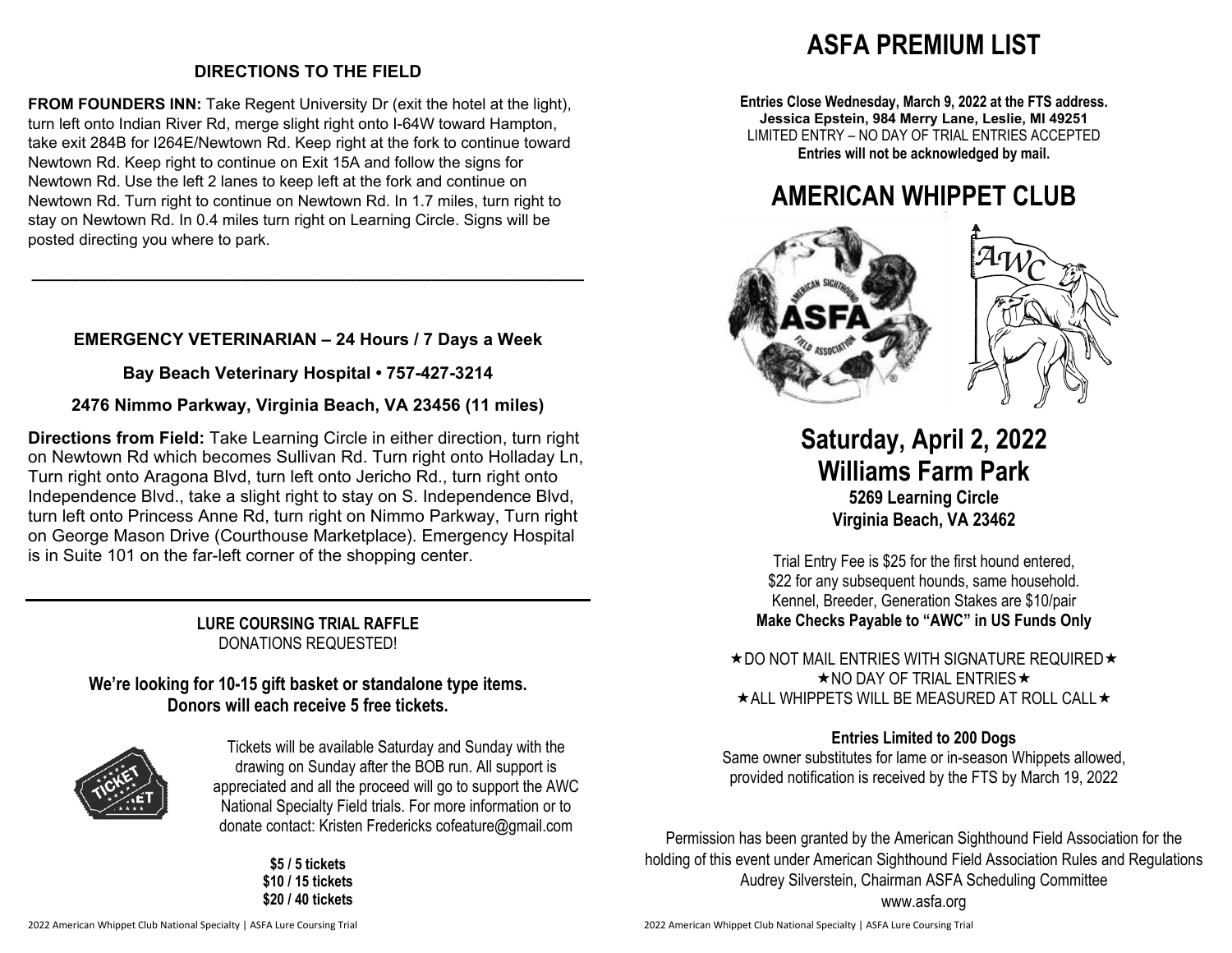### **AMERICAN WHIPPET CLUB OFFICERS**

**President:** Guinevere Borstel **Vice-President:** Dr. Lisa Costello **Secretary:** Annie Andrews **Treasurer:** Sara Weitzenkamp

**Board of Directors:**

Dr. Connie Brunkow, Kristen Fredericks, Tracy Hite, Sue Vernon, Harold "Red" Tatro

### **JUDGES AND ASSIGNMENTS**

John Arvin (Barnegat, NJ) Peter Schreiber (Powhatan, VA)

### **FIELD COMMITTEE**

| <b>Field Trial Chairman</b>                                                  | Shelton Carter (cell) 757-870-4735 shelton82@aol.com                                   |  |  |
|------------------------------------------------------------------------------|----------------------------------------------------------------------------------------|--|--|
| <b>Field Trial Secretary</b>                                                 | Jessica Epstein 517-749-1115 awc2022asfa@gmail.com<br>984 Merry Lane, Leslie, MI 49251 |  |  |
| Lure Operators                                                               | Julie Cramer, Shelton Carter, Carl Morgan                                              |  |  |
| <b>Field Clerks</b>                                                          | Deana McNamer, Cathy Dodgen, Mary Pick, Judy Lowther,<br>Cydney Petit, Jan Siehndel    |  |  |
| <b>Huntmasters</b>                                                           | Doug Berlin, Pat Spinazzola                                                            |  |  |
| Inspection                                                                   | Cindy Scott, Karen Lee, Lori Stebritz, Pat Spinazzola                                  |  |  |
| Paddock                                                                      | Jennifer Kiever, Lori Stebritz, Jan Siehndel                                           |  |  |
| All committee members may be added and/or substituted based on availability. |                                                                                        |  |  |

**Official Photographer:** Dean Lake Photography https://deanlakephotography.shootproof.com/

## **TRIAL HOURS: 7:00AM UNTIL COMPLETION ROLL CALL AND INSPECTION: PROMPTLY AT 7:30 AM**

### **RIBBONS:**

Smaller Rosettes offered for placements in each flight/stake as follows: 1st Blue, 2nd Red, 3rd Yellow, 4th White, NBQ Green Deluxe Rosette offered for: Best of Breed – Purple & Gold Deluxe Rosettes offered for: High Score Dual Champion, Kennel Stake, Breeder Stake, Bench Stake, and Generation Stake Smaller Rosettes offered for Flight Winners.

### **ELIGIBILITY**

Only purebred Whippets, at least one year of age, that have been registered with The American Kennel Club or an AKC recognized foreign registry are eligible to enter. Whippets recorded with the Purebred Alternative Listing Program/Indefinite Listing Privilege (PAL/ILP) are eligible to participate.

**NO PRACTICES, NO CERTIFICATIONS, NO FUN RUNS, AND NO SINGLES STAKES ARE OFFERED** 

**OPEN:** Open to all Whippets that have earned an ASFA Certification OR an AKC Qualified Courser certificate, an AKC FC title OR an CKC (Canadian Kennel Club FCh title). ALL Hounds entering an ASFA trial for the FIRST time MUST provide a copy of your AKC Registration AND one of 3 forms, (1) an ASFA Certification Form (2) an AKC Qualified Courser Certificate or (3) an AKC or CKC Field Championship Certificate, If submitting an AKC QC certificate or AKC/CKC FC certificate, you MUST submit an ASFA Hound Certification Waiver. Forms must be submitted with your entries and must have been SIGNED & COMPLETED PRIOR to the closing date of Wednesday, April 9, 2022. No conditional entries will be accepted.

**VETERAN:** Open to all hounds, which are eligible to enter the Open or Field Champion Stake and are of Veteran age as determined by their Parent Breed Club. Veteran Field Championship or Veteran LCM points may be awarded from this stake. **FIELD CHAMPION:** Open to all Whippets that have earned their ASFA Field Championship titles. LCM points may be awarded from this stake.

### **Whippets under disqualification from AKC, ASFA or CKC Field Trials may NOT be entered.**

### **NON-REGULAR STAKES OFFERED**

**KENNEL STAKE:** For two Whippets, designated at the time of entry, entered in one of the regular stakes, owned and kenneled by the same person.

**BREEDER STAKE:** For two Whippets, designated at the time of entry, entered in one of the regular stakes. Both whippets must have at least one breeder in common. Note: An Owner/Breeder may have more than one entry in the Kennel or Breeder Stakes as long as the two Whippets comprising each entry are properly identified at the time of entry. A hound may only be part of any one Kennel and one Breeder stake entry. **GENERATION STAKE:** Each entry in this stake shall consist of a stud dog OR a brood bitch and one dog produced by that dog. Both dogs must be entered in a regular stakes, but need not be owned or bred by the same person. Each Stud Dog or Brood Bitch can only be paired with one chosen offspring, however an offspring can be paired with either one or both parents.

 **NOTE:** An Owner/Breeder may have more than one entry in the Kennel/Breeder/ Generation Stakes as long as the two whippets comprising each entry are properly identified at the time of entry. A whippet may only be part of any one Kennel or Breeder Stake entry. See above for rules involving the Generation Stake pairings.

### **SPECIAL AWARDS**

**HIGH SCORING ASFA DUAL CHAMPION:** For FCH Whippets that have been awarded the AKC Bench Championship AND an ASFA FCH by the closing date of entries. The championship status of the winner must be verifiable.

**BENCH STAKE:** For Whippets that have been awarded the AKC Bench Championship by the closing of the entries. The championship status of the winner must be verifiable.

★ **NOTE:** There is no entry fee for the High Scoring ASFA Dual Champion or Bench Stake awards but the appropriate boxes **MUST BE CHECKED ON YOUR ENTRY FORM FOR EACH AWARD.**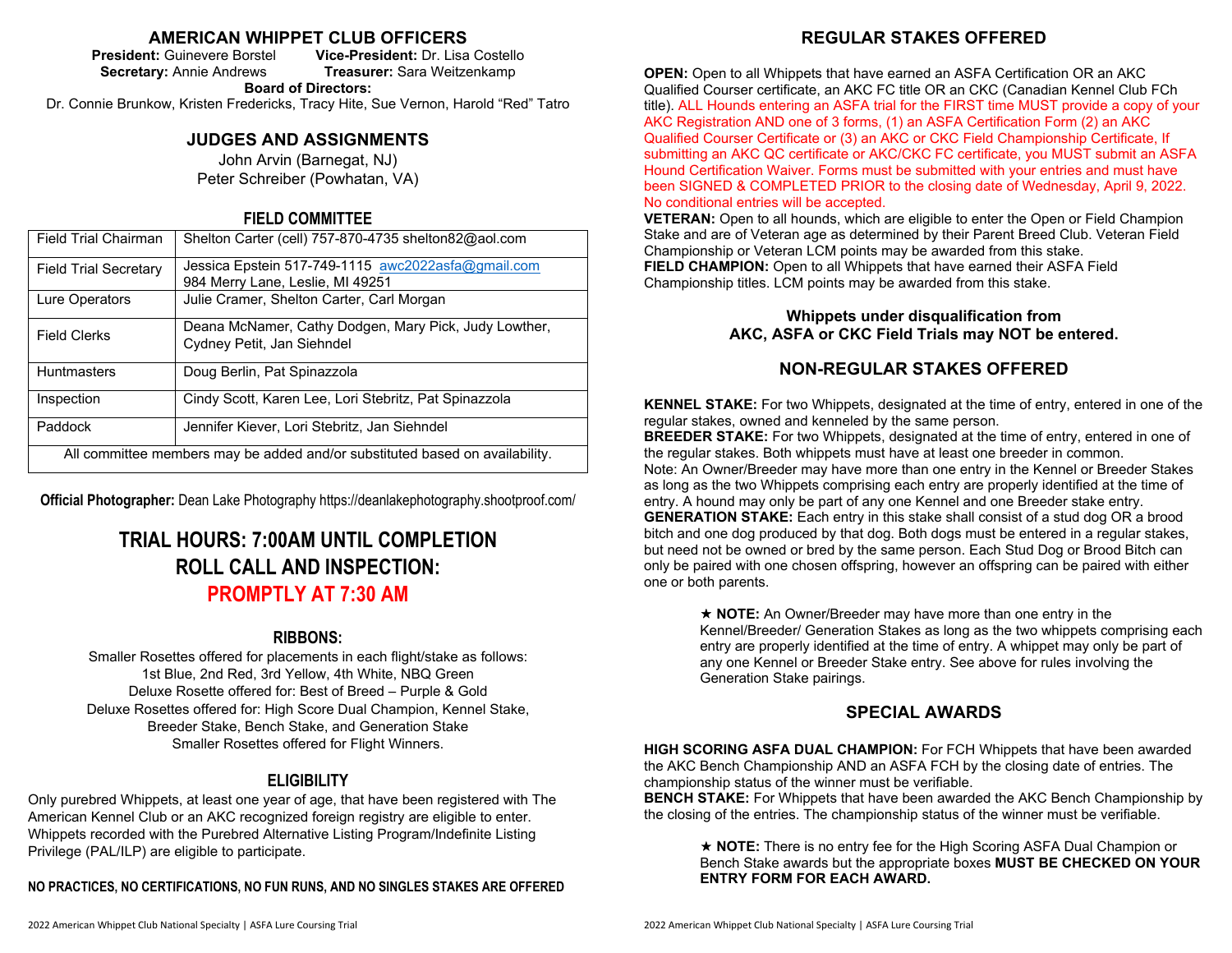### **CONDITIONS OF ENTRY**

- All entries must be at least one year of age on the day of the trial.
- Whippets not present at time of roll call will be scratched.
- Stakes will be split at 20 entries.
- Bitches in season and lame Whippets will be excused at roll call. Entries will be refunded.
- Whippets will be checked for breed disqualifications. Whippets with breed disqualifications, as listed in the AKC Breed Standard, are ineligible to enter lure coursing trials.
- Spayed and neutered Whippets are eligible to participate. Uni-and bilateral unaltered cryptorchid Whippets are eligible to participate. Dogs with Limited Registration are eligible to participate.
- A \$5.00 fine will be assessed for any loose hound on the field that is not competing in the course in progress.
- Battery powered, continuous loop equipment will be used. Lures consist of white plastic. Back-up equipment will be available.
- The AWC reserves the right to alter course plans due to field and/or weather conditions on the day of the trial. The course will be reversed for finals, runoffs, and BOB.
- Any person may, upon reasonable complaint, be asked to leave the grounds by the Field Committee. Children must be under control of their parents or guardians at all time.

## **HOW TO ENTER**

Scanned/E-mailed entries are acceptable. However, payment MUST be made at the time of sending entries using the PAYPAL option on the AWC National Specialty website. The email payment confirmation you receive from PayPal can be forwarded to the FTS as proof of payment. MAILED entries may be paid by either a check in US Funds or by using the PAYPAL button at the AWC National Specialty Website. NO EXCEPTIONS. If you have NOT provided payment at time entry is received, your entry will be considered conditional and it will not be accepted.

# **Instructions on how to Enter and Pay ONLINE can be found on the Lure Coursing Page on the National Specialty website:**

**https://americanwhippetclub.net/national/lure-coursing** 

### **COURSE PLAN**



### **PARKING AND FIELD MAP**



RVs, Large Vans, Committee and Handicapped Parking will be in the Bus Loop of the Elementary School adjacent to the field.

All other parking will be in the Williams Farm Park lot.

Roll Call will be in front of the Park Office Building. This building also has heated and cooled restrooms for our use.

### **DO NOT EXERCISE OR POTTY YOUR DOGS ON SCHOOL GROUNDS OR IN THE ATHLETIC FIELDS.**

Signs will be posted and violators will be subject to a committee or bench hearing.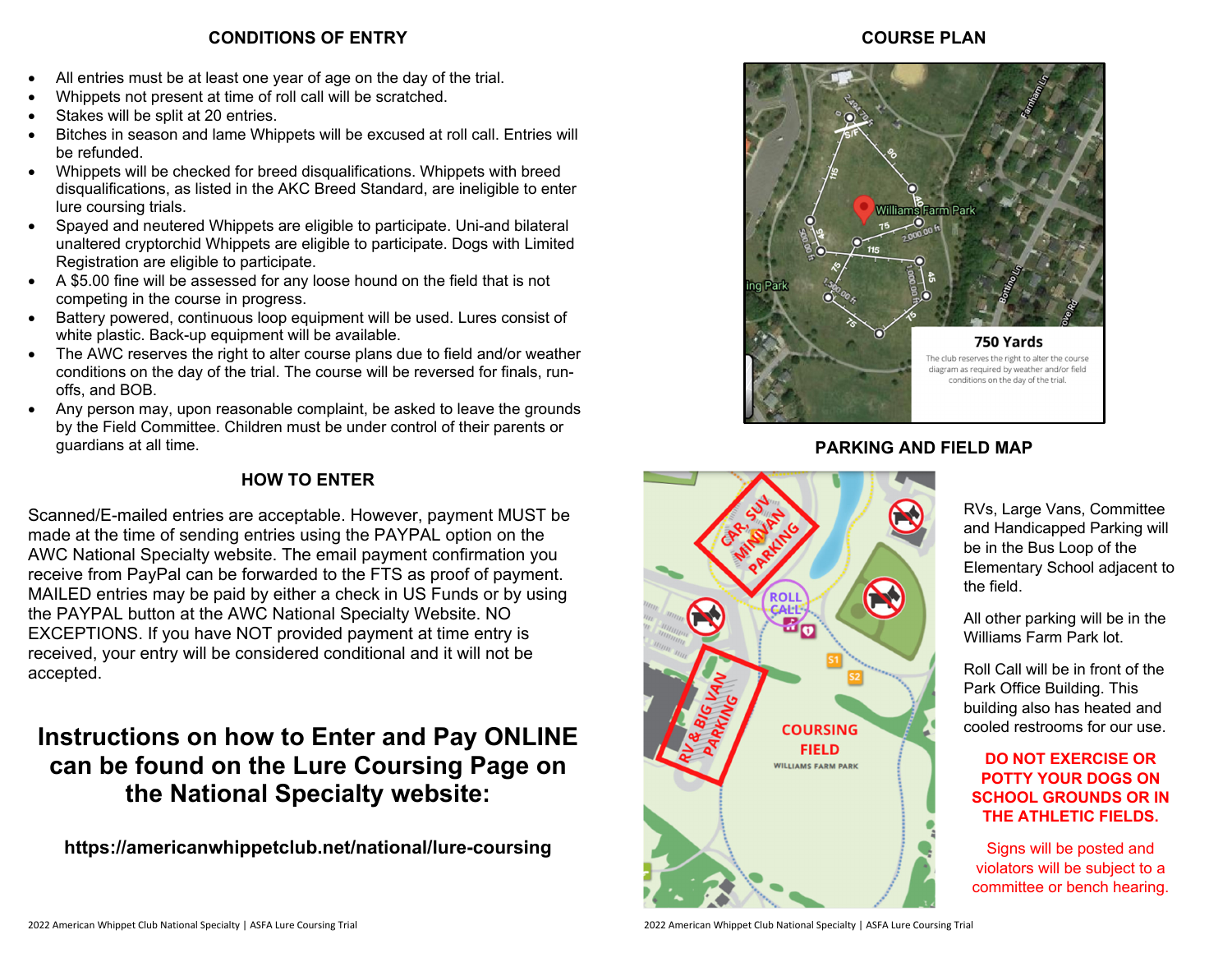### **AWC 2022 HOST HOTEL**



## **WELCOME!**

The AWC ASFA and AKC Specialty lure trials are the start of an entire week of National Specialty activities and events. Starting Monday, April 3<sup>rd</sup> at the host hotel we will have a full schedule of Health Testing, Rally, Obedience, Conformation classes and of course vendor shopping. Find out more on the national specialty website:

https://americanwhippetclub.net/national

Founders Inn and Spa, Tapestry Collection by Hilton 561 Indian River Road, Virginia Beach, VA 23464 www.foundersinn.com 757-424-5511 Group Code: AWCNS

The host hotel is currently SOLD OUT and waitlisted. For more info visit: https://americanwhippetclub.net/national/hotel-information

There are a number of additional pet friendly hotels in the area. Please confirm rates, fees and number of pets allowed. www.petswelcome.com

> The Red Roof Inn closest to the field is strictly ONE PET. The two area LaQuinta Hotels allow more than one dog.

## **TROPHY DONATIONS**

The AWC welcomes your contributions to our trophy fund and trophy sponsorships. We could not put on all of these events without the generous support of the Whippet community. To see what trophies and sponsorships are still available or to donate to our general trophy fund visit:

https://americanwhippetclub.net/national/trophy-donations

### **RV PARKING**

There is no overnight parking allowed at Williams Farm Park. The field is 7 miles from the host hotel. Overnight RV Parking reservations can be made on the AWC website. Please indicate if you need to exit the parking area with your RV on the reservation form: https://americanwhippetclub.net/national/rv-parking

### **CATALOG INFORMATION**

There will be a combined catalog for the Saturday ASFA and the Sunday AKC Trial Entrants and Exhibitors. One catalog is available per household in the National lure trials and will be available at the field.

### **ADVERTISE YOUR WHIPPETS AND YOUR KENNEL IN THE CATALOG FOR YOUR FELLOW COURSING FANCIERS TO SEE!**

Full Page Black and White Ad for *only \$25!*

### **Deadline: March 12, 2022**

Please send all advertising to Deana McNamer caliwhippets@gmail.com Ad building services are available and free!

> Catalog Advertising information can be found on the AWC National Specialty Website:

https://americanwhippetclub.net/national/lure-coursing-ads

### **LUNCH & HOSPITALITY**

Due to COVID regulations, we will be ordering individually packed boxed lunches from Subway.

### **\$10.00 / box**

Each box includes a 6" sub, bag of chips, cookie and bottled water. Only pre-paid lunches will be available at the field.

Your choice of:

**Turkey** Ham Italian BMT Tuna Spicy Italian Cold Cut Veggie

Please include your lunch order and payment with your mailed entries or place your order during online entry checkout.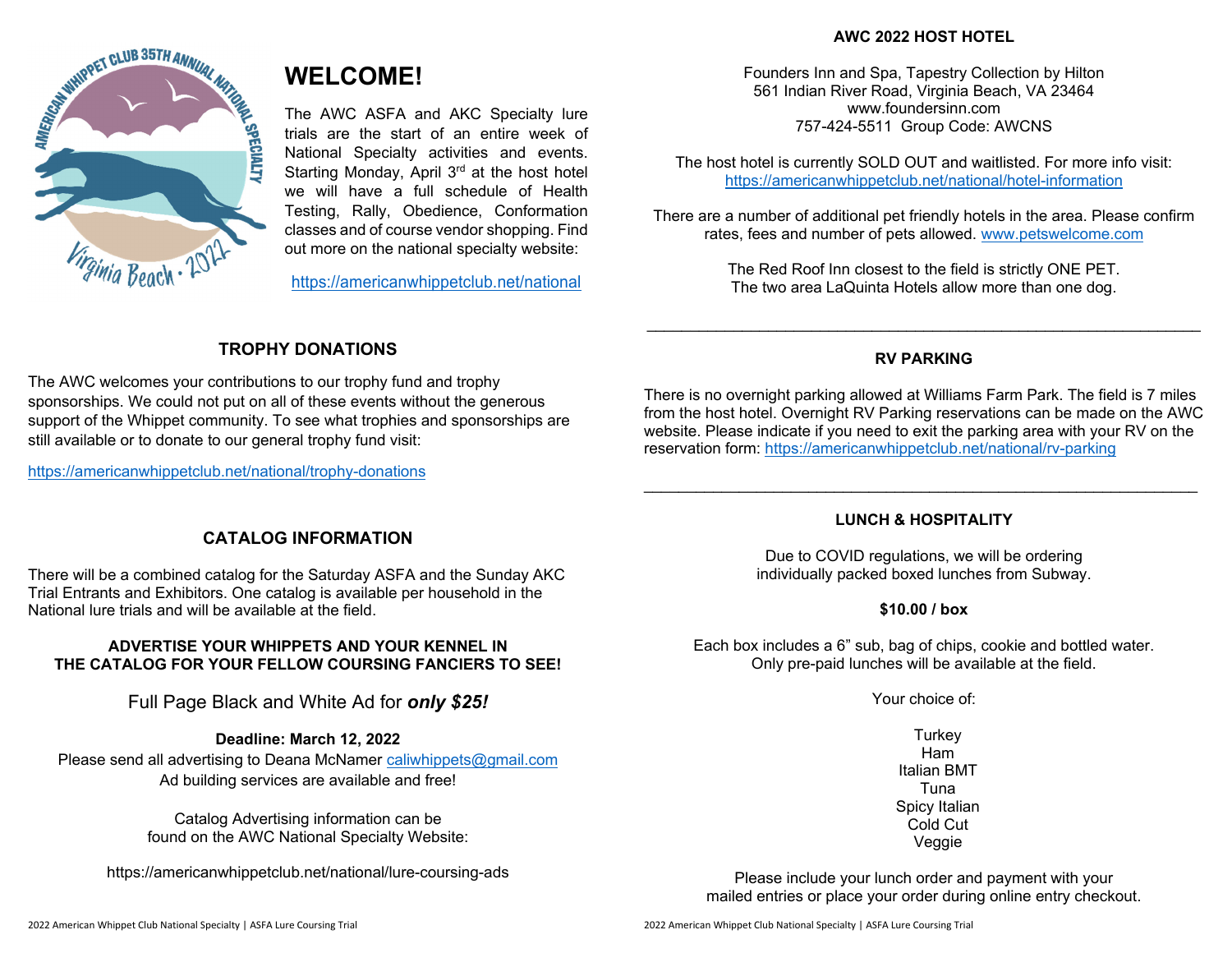### **IMPORTANT ITEMS TO NOTE**

- 0 Field is flat with mowed grass. Not fenced.
- 0 All dogs MUST be leashed or contained in pens or crates when not running.
- 0 Bring water and shade for you and your dog.
- 0 Be aware this is a public park, while all caution will be taken to inform people there is an event going on with signage and announcements, please be respectful to the public and nearby residents.
- 0 Please use club provided garbage bags for dog waste whenever possible. Bring your own baggies. The park has dog waste stations, but they are not equipped to handle this volume.
- 0 Please observe all posted traffic, parking and speed signs. The speed limit is 5MPH around the Park. Watch for children and pets.
- $\bullet$  Golf carts, motorcycles, scooters and ATVs are prohibited on the field unless in use by the field committee.
- 0 Do not drive on the walking path surrounding the park.
- 0 The school grounds are not part of our rental. Please do not let dogs potty on the grass closest to the school. Signs will be posted where prohibited.
- $\bullet$  Any use of unmanned aircraft systems (UAS) must be in compliance with current Federal Aviation Administration (FAA) regulations and other applicable state and federal law. This pertains to: Drones, RC Airplanes, RC Helicopters and Gliders. This is **STRICTLY ENFORCED** as the field is located near two major military aircraft installations.
- 0 Be aware Oceana Naval Air Station is located near the field. Military jets will fly throughout the day and are quite loud.
- 0 Alcoholic beverages are prohibited at the field.

### **COVID-19 STATEMENT**

The American Whippet Club will adhere to federal, state, local and event facility restrictions and guidelines pertaining to minimizing the spread of COVID-19 at the time of the event. This may include increased social distancing, mask wearing, event waivers including the disclosure of vaccine status or requiring participants to be current on vaccinations for participation in indoor activities unless exempt by religious waiver or medical waiver. Participants should be prepared to wear a mask at the request of the judge.

For the most up to date policies, please visit

http://www.americanwhippetclub.net/national/covid19

### **ASFA ENTRY WORKSHEET – PLEASE INCLUDE WITH MAILED ENTRIES**

| Name:  |        |
|--------|--------|
| Email: | Phone: |

| <b>ASFA Entries:</b>           |             |               | <b>TOTAL</b> |
|--------------------------------|-------------|---------------|--------------|
| First Hound                    | \$25        | $#$ of hounds | \$           |
| Add'l Hounds                   | \$22        | # of hounds   |              |
| <b>ASFA Additional Stakes:</b> |             |               |              |
| Breeder Stake \$10/pair        |             | # of pairs    |              |
| Kennel Stake                   | $$10$ /pair | # of pairs    |              |
| Generation Stake \$10/pair     |             | # of pairs    |              |

No charge for High Scoring ASFA Dual CH or Bench Stake but appropriate box must be checked on each entry form.

### **Saturday Lunch:**

|                                                                                           | Subway Boxed Lunch \$10/box # of boxes |  |  |
|-------------------------------------------------------------------------------------------|----------------------------------------|--|--|
| <b>Qty:</b> Turkey ___ Ham ___ Ital BMT ___ Tuna ___ Italian ___ Cold Cut ___ Veggie ____ |                                        |  |  |

**Catalog:** (one free catalog per household)

| Catalog Ad         | \$25/page | # of pages |  |
|--------------------|-----------|------------|--|
| Extra Catalog \$10 |           | # of extra |  |

### **ASFA Donations:**

Our trial costs, trophies and free catalogs are supported by your donations. Please consider a donation in any amount. All donations are recognized in the catalog and online.

General ASFA Fund Donation 6

**ASFA GRAND TOTAL \$\_\_\_\_\_\_\_\_\_\_\_** 

**Make Checks Payable to "AWC" in US Funds Only**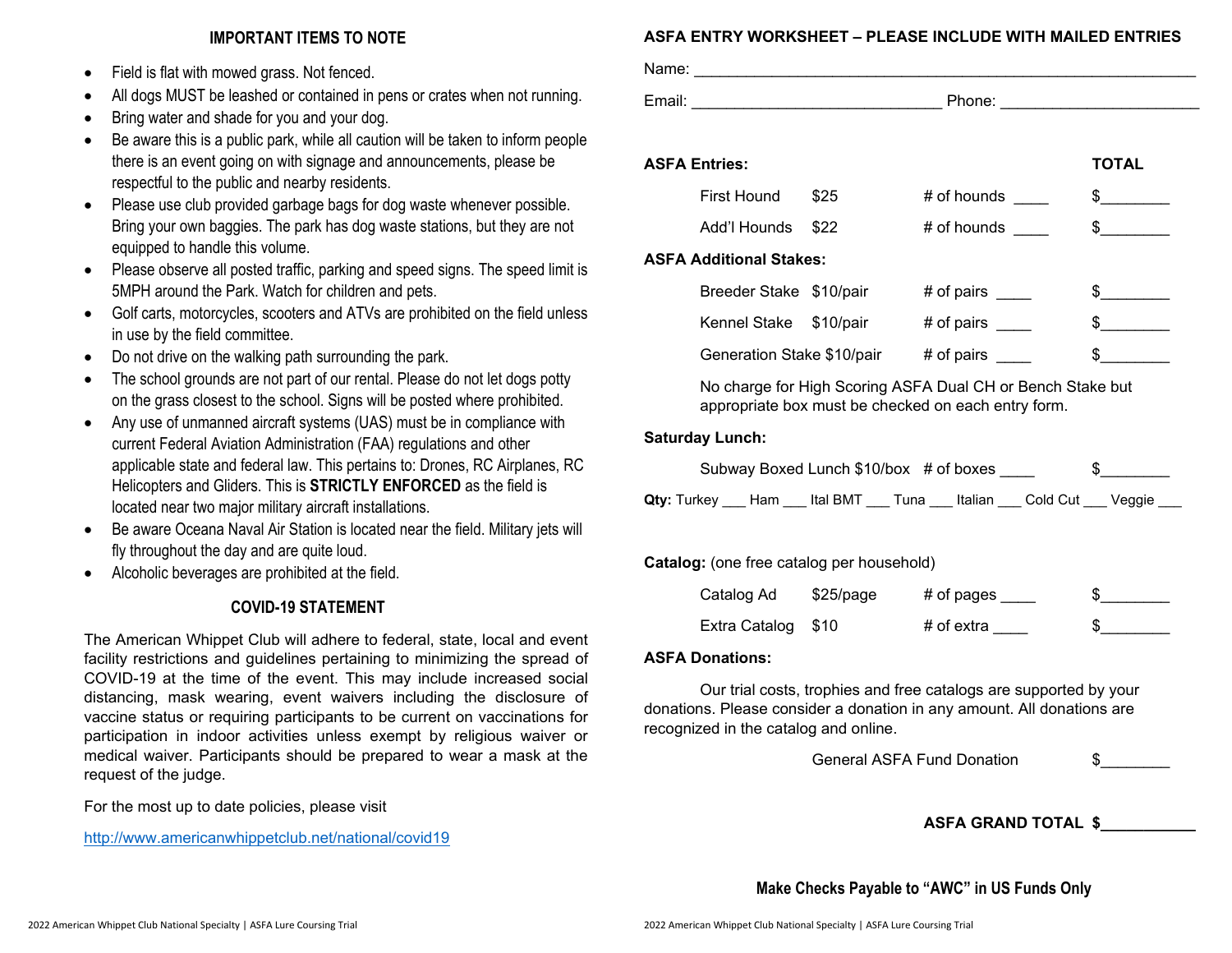### **OFFICIAL AMERICAN SIGHTHOUND FIELD ASSOCIATION ENTRY FORMAMERICAN WHIPPET CLUB SPECIALTY ASFA LURE COURSING TRIAL**

### **SATURDAY APRIL 2, 2022**

#### **Williams Farm Park, 5269 Learning Circle, Virginia Beach, VA 23462 Payable in US funds. Make checks payable to AWC and mail with completed entry form to: Jessica Epstein 984 Merry Lane, Leslie, MI 49251**

Fee Paid \_\_\_\_\_\_\_\_The Field Secretary cannot accept conditional, unsigned, incomplete or unpaid entries; please check your completed entry carefully

| $B_{\text{reed}:}$ WHIPPET                           | Call Name:                                    |                                                                              |                          |        |                |                     |     |
|------------------------------------------------------|-----------------------------------------------|------------------------------------------------------------------------------|--------------------------|--------|----------------|---------------------|-----|
| Registered Name of Hound:                            |                                               |                                                                              |                          |        |                |                     |     |
| Stake:<br>Open                                       | <b>FCH</b>                                    | Veteran                                                                      | <b>Additional Stakes</b> | Kennel | <b>Breeder</b> | Generation<br>Bench | DC. |
|                                                      |                                               | <b>Registration Number:</b> (please write in registering body before number) |                          |        |                |                     |     |
| If possible, please<br>separate my hounds            | Date of Birth:<br><b>Bitch</b><br>Sex:<br>Dog |                                                                              |                          |        |                |                     |     |
| Name of actual owner(s):                             |                                               |                                                                              |                          |        |                |                     |     |
| Address:                                             |                                               |                                                                              | Phone:                   |        |                |                     |     |
| City:                                                |                                               | State:                                                                       |                          |        | Zip:           |                     |     |
| E-mail (Optional)<br>(Optional) Region of Residence: |                                               |                                                                              |                          |        |                |                     |     |
| <b>Emergency Contact Name and Phone (Optional)</b>   |                                               |                                                                              |                          |        |                |                     |     |

**Check if this is the first ASFA trial for this hound. Attach a Hound Certification or** 

**waiver if entered in Open, Veterans, Limited.** 

 **Check if this is a first-time entry, a copy of the official Registration of this hound must accompany this entry unless NGA.** 

Check if any information has changed since the last ASFA trial entry. Regarding

 Check if this hound has been dismissed within the last 6 trials entered. Must be marked in order to qualify for a "clean" trial requirement.

I CERTIFY that I am the actual owner of this dog, or that I am the duly authorized agent of the actual owner whose name I have entered above. In consideration of the acceptance of this entry and the opportunity to have this dog judged and to win prize money, ribbons, or trophies, I (we) agree to abide by the rules and regulations of the American Sighthound Field Association in effect at the time of this lure field trial, and by any additional rules and regulations appearing in the premium list for this lure field trial. I (we) agree that the club holding this lure field trial has the right to refuse this entry for cause, which the club shall deem to be sufficient. I (we) agree to hold this club, its members, directors, governors, officers, agents or other functionaries, any employees of the aforementioned parties and the owner(s) of the trial premises or grounds harmless from any claim for loss or injury which may be alleged to have been caused directly or indirectly to any person or thing by the act of this dog while in or upon the lure field trial premises or grounds or near any entrance thereto and I (we) personally assume all responsibility and liability for any such claim, and I (we) further agree to hold the aforementioned parties harmless from any claim loss of this dog by disappearance, theft damage or injury be caused or alleged to be caused by the negligence of the club or any of the aforementioned parties or by the negligence of any person or any other cause or causes. I (we) certify and represent that the dog entered is not a hazard to person or other dogs. This entry is submitted for acceptance of the forgoing representations and agreements.

**SIGNATURE** of owner or his agent duly authorized to make this entry

**PLEASE SEPARATE THE ENTRIES BEFORE SUBMITTING TO FTS** 

### **OFFICIAL AMERICAN SIGHTHOUND FIELD ASSOCIATION ENTRY FORMAMERICAN WHIPPET CLUB SPECIALTY ASFA LURE COURSING TRIAL**

#### **SATURDAY APRIL 2, 2022**

**Williams Farm Park, 5269 Learning Circle, Virginia Beach, VA 23462 Payable in US funds. Make checks payable to AWC and mail with completed entry form to: Jessica Epstein 984 Merry Lane, Leslie, MI 49251** 

Fee Paid The Field Secretary cannot accept conditional, unsigned, incomplete or unpaid entries; please check your completed entry carefully

| <b>Breed: WHIPPET</b>                                                 | Call Name:            |                                               |                           |  |  |
|-----------------------------------------------------------------------|-----------------------|-----------------------------------------------|---------------------------|--|--|
| Registered Name of Hound:                                             |                       |                                               |                           |  |  |
| Stake:<br>Open                                                        | <b>FCH</b><br>Veteran | Additional Stakes<br>Kennel<br><b>Breeder</b> | Generation<br>Bench<br>DC |  |  |
| Registration Number: (please write in registering body before number) |                       |                                               |                           |  |  |
| If possible, please<br>separate my hounds                             | Date of Birth:        | Sex:<br>Dog                                   | <b>Bitch</b>              |  |  |
| Name of actual owner(s):                                              |                       |                                               |                           |  |  |
| Address:                                                              |                       | Phone:                                        |                           |  |  |
| City:                                                                 |                       | State:                                        | Zip:                      |  |  |
| E-mail (Optional)                                                     |                       | (Optional) Region of Residence:               |                           |  |  |
| Emergency Contact Name and Phone (Optional)                           |                       |                                               |                           |  |  |

 **Check if this is the first ASFA trial for this hound. Attach a Hound Certification or waiver if entered in Open, Veterans, Limited.** 

 **Check if this is a first-time entry, a copy of the official Registration of this hound must accompany this entry unless NGA.** 

Check if any information has changed since the last ASFA trial entry. Regarding

 Check if this hound has been dismissed within the last 6 trials entered. Must be marked in order to qualify for a "clean" trial requirement.

I CERTIFY that I am the actual owner of this dog, or that I am the duly authorized agent of the actual owner whose name I have entered above. In consideration of the acceptance of this entry and the opportunity to have this dog judged and to win prize money, ribbons, or trophies, I (we) agree to abide by the rules and regulations of the American Sighthound Field Association in effect at the time of this lure field trial, and by any additional rules and regulations appearing in the premium list for this lure field trial. I (we) agree that the club holding this lure field trial has the right to refuse this entry for cause, which the club shall deem to be sufficient. I (we) agree to hold this club, its members, directors, governors, officers, agents or other functionaries, any employees of the aforementioned parties and the owner(s) of the trial premises or grounds harmless from any claim for loss or injury which may be alleged to have been caused directly or indirectly to any person or thing by the act of this dog while in or upon the lure field trial premises or grounds or near any entrance thereto and I (we) personally assume all responsibility and liability for any such claim, and I (we) further agree to hold the aforementioned parties harmless from any claim loss of this dog by disappearance, theft damage or injury be caused or alleged to be caused by the negligence of the club or any of the aforementioned parties or by the negligence of any person or any other cause or causes. I (we) certify and represent that the dog entered is not a hazard to person or other dogs. This entry is submitted for acceptance of the forgoing representations and agreements.

**SIGNATURE** of owner or his agent duly authorized to make this entry

#### **PLEASE SEPARATE THE ENTRIES BEFORE SUBMITTING TO FTS**